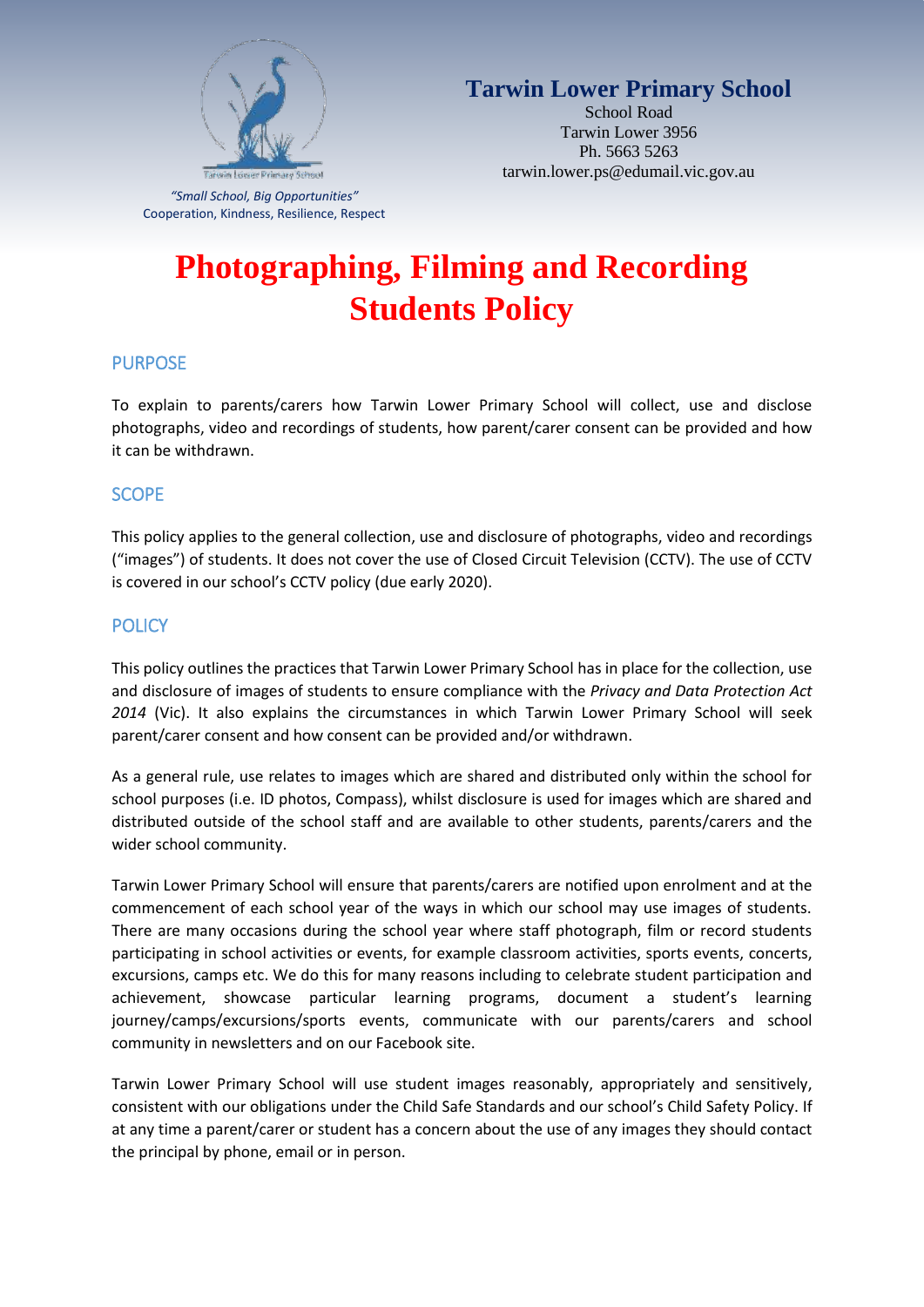In addition to the processes outlined below, parents/carers can contact the Business in writing by sending an email to Tarwin.lower.ps@edumail.vic.gov.au at any time to withdraw their consent for any future collection, use or disclosure of images of their child. However:

- if the images have already been published and are in the public domain, it may not be possible for consent to be withdrawn.
- The school can still collect, use and disclose images in circumstances where consent is not required (see below for more information).

# Official school photographs

Each year Tarwin Lower Primary School will arrange for a professional photographer to take official school photographs of students. This will generally involve both class photos and individual photos being taken.

Official school photographs may be:

- purchased by parents/carers
- used for school identification cards
- stored on CASES21 for educational and administrative purposes.

Tarwin Lower Primary School will notify parents/carers in advance of the official school photographs being taken to give them an opportunity to decide whether their child will be included in the official school photographs.

Parents/carers who choose to opt-out of having their child participate in official school photographs must contact the principal via email before the date photos are scheduled to be taken to advise that their child will not participate. There is no obligation on any parent or carer to purchase any photographs taken.

# Images for use and disclosure within the school community and ordinary school communications

From time to time Tarwin Lower Primary School may photograph, film or record students to use within the school community, including:

- in the school's communication, learning and teaching tools (for example, emails or apps that can only be accessed by students, parents or school staff with passwords eg Compass, Mathletics etc)
- for display in school classrooms, on noticeboards etc
- to support student's health and wellbeing (eg photographs of pencil grip to assist in OT assessments)

A Consent Form and Collection Notice will be distributed to parents/carers on enrolment. Parents can choose to opt out at any time.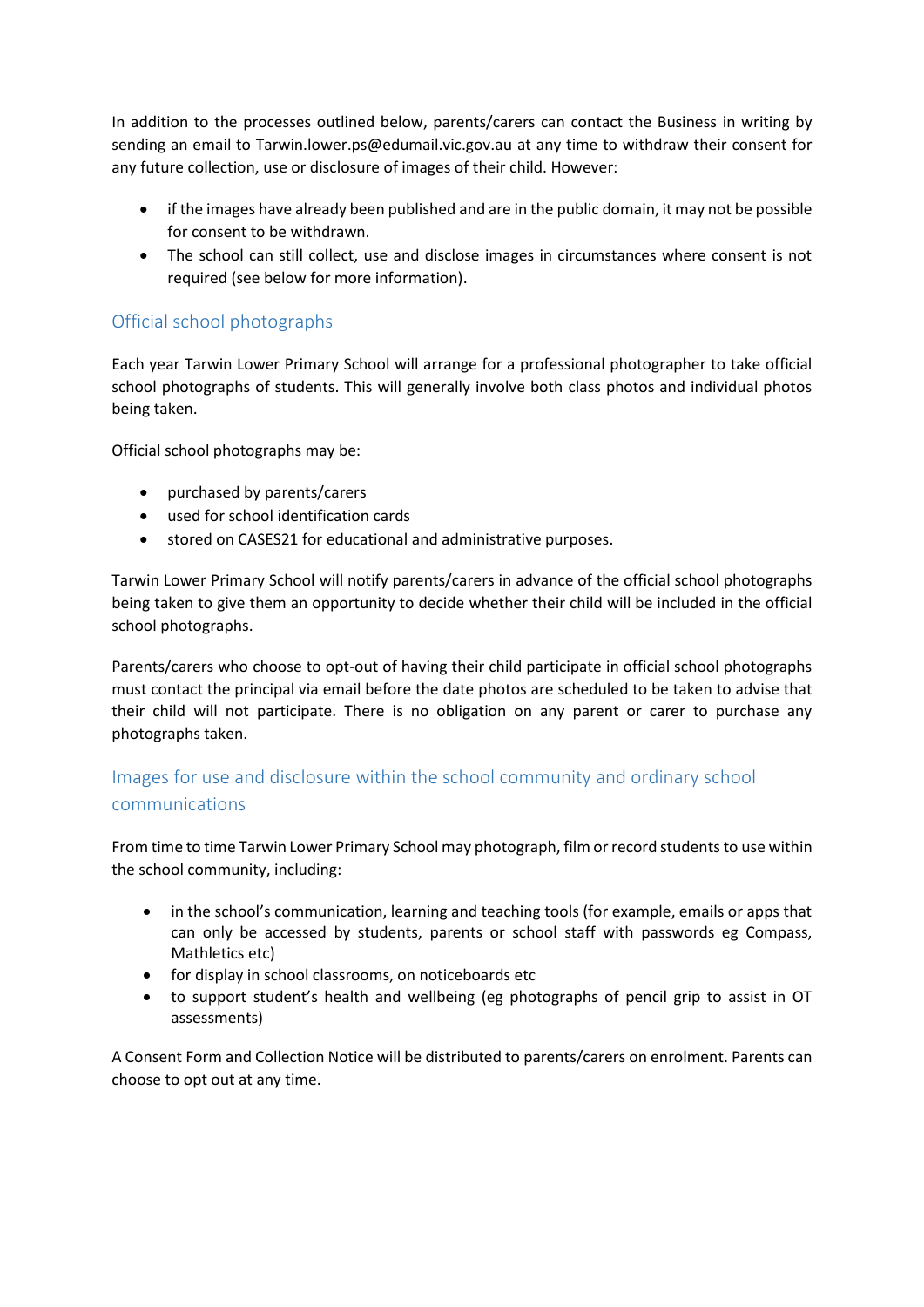# Images to be used or disclosed outside the school community

#### **External use or disclosure by the school**

Photographs, video or recordings of students may also be used in publications that are accessible to the public, including:

- on the school's website, including in the school newsletter which is publicly available on the website
- on the school's social media accounts
- the local community newsletter

The Annual Consent Form and Collection Notice also covers these types of uses and will be distributed to parents/carers on enrolment. We will notify you individually if we are considering using any images of your child for specific advertising or promotional purposes.

#### **Media**

The media, or the Department of Education and Training's media team, may seek to photograph, film or record students for a news story or school event. This may include broadcast media, online or social media or print media, including newspapers and magazine publications.

When our school receives such requests Tarwin Lower Primary School will:

- provide parents/carers with information about the organisation involved and when/for what purposes the photography, filming or recording will occur
- seek prior, express parent/carer consent in writing.

Students will only be photographed, filmed or recorded by the media at school if express consent is provided for that specific media event. Neither the school nor the Department own or control any photographs, video or recordings of students taken by the media.

#### **Other external collection, use or disclosure**

If there is a situation which will involve the collection, use or disclosure of images of students by or to third parties which is not otherwise covered by this policy, Tarwin Lower Primary School will:

- provide parents/carers with information about the event or activity, the organisation involved and when the photography, filming or recording will occur
- seek prior, express parent/carer consent in writing.

# School performances, sporting events and other school approved activities

Tarwin Lower Primary School permits parents/carers, students and invited guests to photograph, film or record school performances, sporting events and other school-approved activities.

Tarwin Lower Primary School requests that parents/carers, students and invited guests who photograph, film or record school activities only do so for their own personal use and do not publish the images in any form, including on social media, without the prior consent of persons whose children also appear in the images.